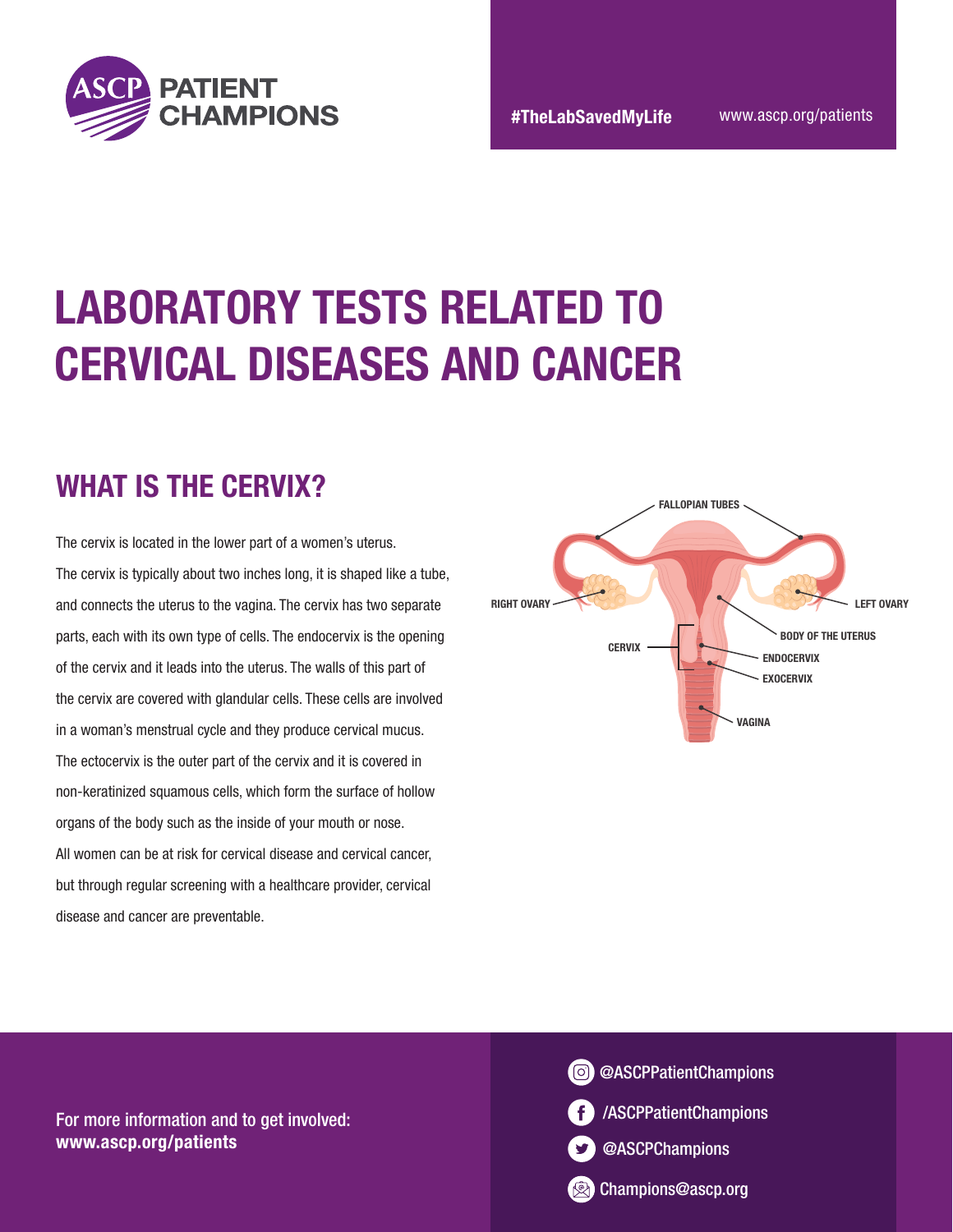# CERVICAL DISEASES

Cervical diseases include cervicitis (inflammation of the cervix), cervical polyps, cysts, condylomas (benign warts), low risk diseases associated with low risk human papillomaviruses (HPV), and low grade squamous intraepithelial lesions (SIL). Additional diseases are precancerous high grade SIL (associated with high grade HPV), squamous cell carcinomas (malignant), endocervical adenocarcinoma (malignant) as well as other rare malignancies. Because cervical conditions rarely have symptoms in the early stages, laboratory testing at appropriate intervals is especially important to detect issues.



### CERVICAL CANCER

Cervical cancer is a malignant tumor that is located in the cervix. The transformation zone between the endocervix and the ectocervix changes as you get older and if you give birth. The transformation zone is where the two types of cells, glandular and squamous cells, meet. Most cervical cancers start in this area.

The most common types of cervical cancers are squamous cell carcinoma (SCC) and Adenocarcinoma (ADC). Less common, but also possible, is a combination of SCC and ADC. SCC typically begins in the transformation zone and develops from cells in the exocervix. ADC typically develops in the endocervix from glandular cells.

#### STAGES OF CERVICAL CANCER

The stages of cervical cancer determine how far the cancer has spread and what parts of the body it has spread to. Your treatment plan and prognosis will depend on the staging portion of your diagnosis. Below is a short description of each stage:

- **STAGE 0:** Pre-cancerous cells (carcinoma in situ) are only found in the innermost lining of the cervix. It is important to note that this is not malignant and, if diagnosed during this stage, completely curable. Other synonyms include high-grade squamous intraepithelial lesion, and Cervical Intraepithelial Neoplasia (CIN) III.
- **STAGE I:** The cancer has invaded the cervix and possibly the uterus.
- STAGE II: The cancer has spread beyond the uterus, but not to the lower part of the vagina or the pelvis.
- **STAGE III:** The cancer has spread to the lower part of the vagina and the pelvis, but not to other parts of the body or lymph nodes.
- **STAGE IV:** The cancer has spread to other part of the body; the cancer has metastasized.

#### CERVICAL CANCER AND HPV

Human Papillomavirus (HPV) is the main cause of cervical cancer, in particular, specific types of HPV such as HPV16 and HPV18. There are over 118 different HPV types that can infect humans with about 40 of those affecting the genital area. Among those, the 14 most carcinogenic (meaning cancer causing) types are classified as high risk HPV types (HPV types 16, 18, 31, 33, 35, 39, 45, 51, 52, 56, 58, 59, 66, and 68\*). More specifically, HPV16 and HPV 18 cause the majority (~70%) of Squamous Cell Carcinomas and HPV16, 18, and 45 are associated with ~95% of Adenocarcinomas.

HPV is the most common sexually transmitted disease (STD). A vaccine that prevents HPV types is available and is recommended for both girls and boys during routine vaccination starting at age 11 or 12 years old\*\*. The HPV vaccination prevents new HPV infections but does not treat existing HPV infections or diseases.

\*\* https://www.cdc.gov/vaccines/vpd/hpv/hcp/recommendations.html







<sup>\*</sup> https://www.mayocliniclabs.com/test-catalog/ Clinical+and+Interpretive/62598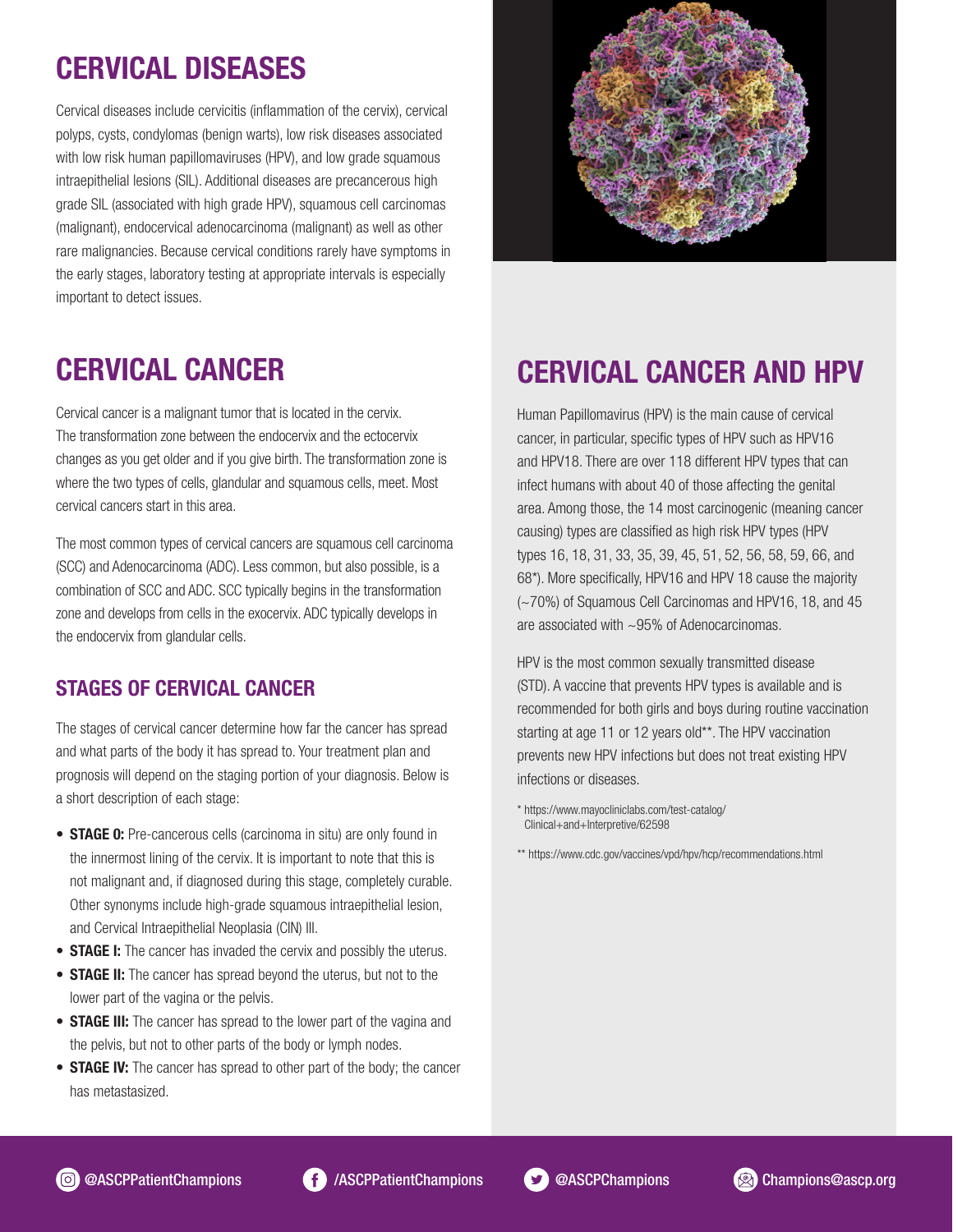

### LABORATORY TESTS RELATED TO CERVICAL DISEASES AND CANCER **SCREENING**

The goal of cervical screening is to find cervical diseases, pre-cancer, or cancer early when it is more easily treatable. Regular screening can prevent cervical cancer and save lives. Screening is recommended for all women starting at age 21 through 65. The screening process involves your healthcare provider taking a sample of cells from the cervix during a pelvic examination. The types of tests that may be used include:

**PAP TEST:** This is the most common test used to detect cervical cancer and its precursors. This screening test is important because it can detect precancerous disease early even when physical symptoms are absent. Guidelines recommend that a Pap test is conducted every 3-5 years, unless there is an increase in risk of cervical cancer due to presence of high-risk HPV, previous abnormal Pap tests, or personal or family health history.

HUMAN PAPILLOMAVIRUS (HPV) TEST: This test screens for highrisk HPV virus but it does not detect if you have cervical cancer. A positive high-risk HPV test requires additional triage tests to determine whether a woman is at high enough risk to warrant further follow-up with colposcopy to establish the presence and extend of disease.

**HPV + PAP COTEST:** This test checks the same sample for both cellular cell changes and for high-risk HPV types. Cotesting increases the chances of finding abnormal cells, cervical disease, or predicting the severity of cervical disease.

### WHAT HAPPENS IF I GET AN ABNORMAL TEST RESULT?

You may receive an abnormal test result from cervical screening tests. Your healthcare provider will work with you to determine appropriate next steps. Abnormal tests are common and do not automatically mean you have cervical disease or cancer. Sometimes you may need a follow-up procedure to assess if cervical disease or cancer is, in fact, present. These follow-up procedures may include:

COLPOSCOPY: This test identifies abnormalities by closely examining your cervix using an instrument that magnifies (40X) the surface of the cervix, vagina, and vulva. If there are abnormal lesions, a biopsy will be taken (see below). This test is usually conducted after an abnormal Pap or a high-risk HPV test result.

This test is not to be confused with a colonoscopy (test used to detect abnormalities in the large intestine or rectum).

COLPOSCOPIC BIOPSY: During a colposcopy, a small section of an abnormal area in the cervix may be removed. If so, these cells will be examined under a microscope in the laboratory. This biopsy comes

from tissue within the endocervix.

ENDOCERVICAL CURETTAGE BIOPSY: This biopsy comes from tissue within the endocervix, which is located closer to the uterus. This type of biopsy is conducted when the colposcopic biopsy does not reveal any abnormal areas or if it is it not possible to see the transformation zone with a colposcope.

**CONE BIOPSY:** This biopsy involves the transformation zone, where cancerous cells are most likely to originate. This type of biopsy can also be used as a treatment to remove early precancers or stage 1 cervical cancer.